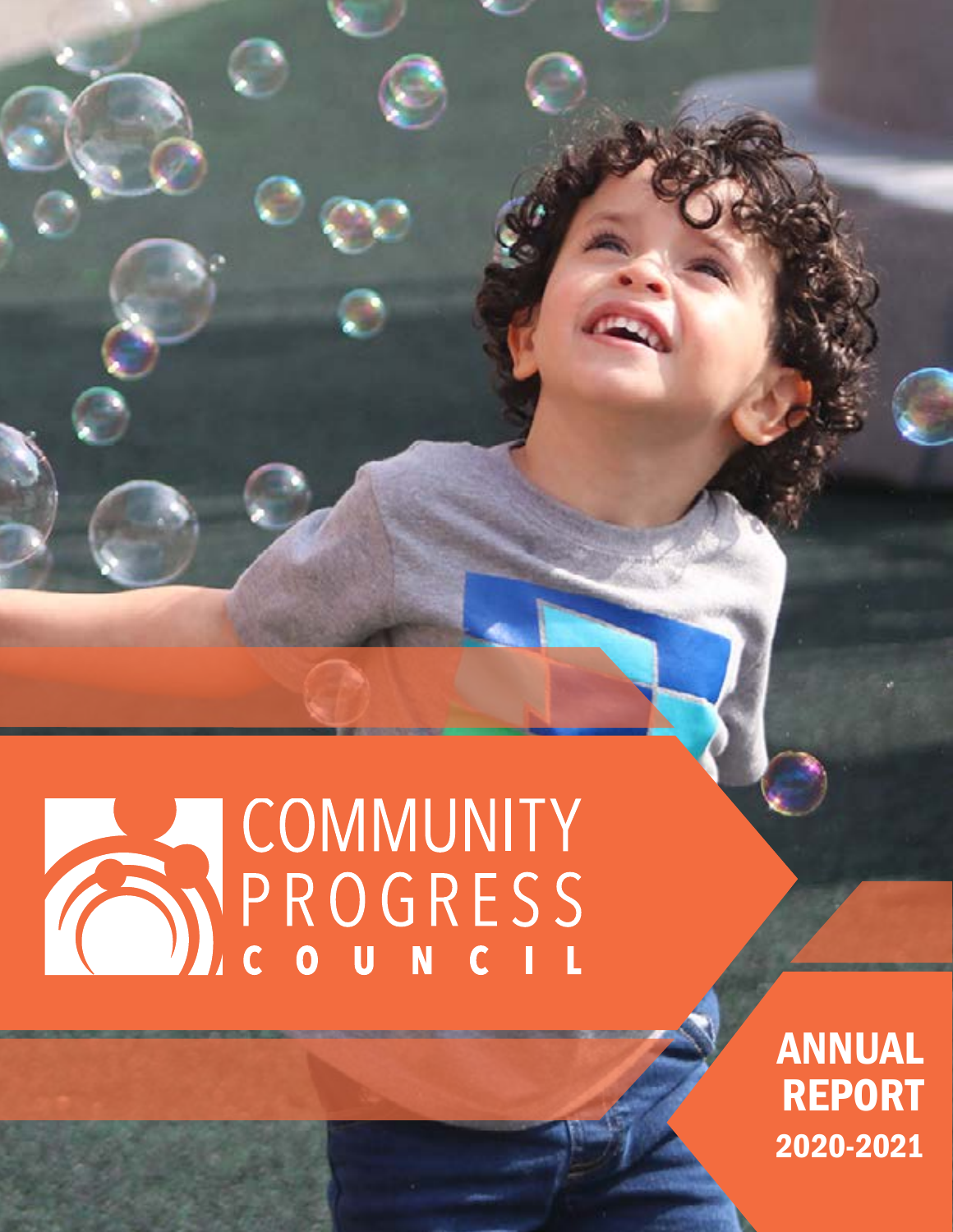OUR MISSION: Community Progress Council, York County's community action agency, empowers individuals and families to move toward self-sufficiency and advocates for change to promote community growth.

\*\*\*\*

# OUR YEAR OF PROGRESS

The Coronavirus pandemic has impacted thousands of residents across York County. Although it felt like the world stopped in many ways, Community Progress Council was here and ready to help our neighbors get back on their feet.

In administering the Rent Relief Program and the Emergency Rental Assistance Program for York County, our team helped thousands of families remain in their homes and avoid eviction. I am proud to share that impact on page 6.

As the pandemic continued, team members adapted every aspect of our services, from delivering meals to children in our early childhood education programs when classrooms were closed to offering our Getting Ahead classes, WIC appointments, and other services virtually.

In addition to responding to emerging needs, the Community Progress Council team dug deep to make progress on several of our longstanding goals. A major accomplishment was re-designing our service delivery model.

At Community Progress Council, we don't help people to live in poverty. We empower them to achieve self-sufficiency and live independent of public supports. We do this by serving the whole family through comprehensive, integrated services. Implementing a centralized intake process, outlined on page 4, is a critical step in reflecting this approach and shifting the mindset of how we deliver services and impact our community.

Throughout our work, we want every person on our team, in our programs, and in our community to know that they are valued.

Our team has adapted Board bylaws to ensure diverse representation, now and in the future; established a Language Access Policy to better serve families in their home language; and implemented changes to promote the hiring, retention, and advancement of a diverse workforce. I am proud to share our growth from 25% to 50% BIPOC and Latinx hires from July 2020 to June 2021.

Join me in celebrating the progress of our past year.

Robin K. Rohnbauf

Robin K. Rohrbaugh, President/CEO 2 3

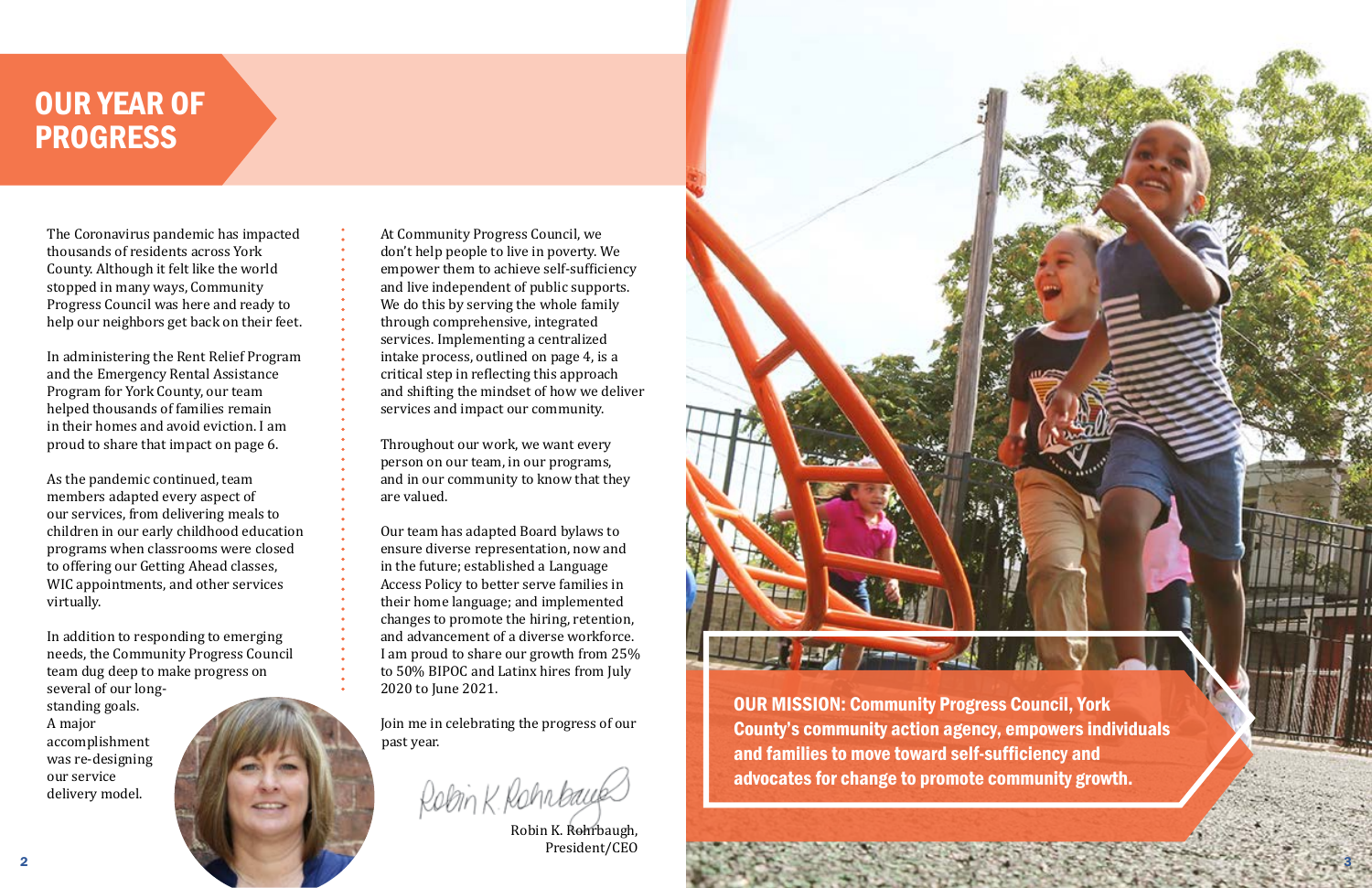"I have been learning so many tools and skills and things... Basically, I'm learning how to be self-sufficient. I couldn't have made it this far without Community Progress Council."



Progress toward self-sufficiency requires comprehensive, integrated services.

This mindset is fully reflected in our re-designed service delivery model, implemented over the past year.

# **SERVICE** DELIVERY, REIMAGINED

For new participants who reach out to Community Progress Council for help, it all starts with a Resource Navigator. This centralized intake process allows our team to assist with crisis needs, but also to move beyond emergency assistance and begin to build a relationship.

Participants who want to work on short-term goals and need to establish stability are partnered with a coach, who works one-on-one with families to understand their goals and connect them to supportive services.

# ONE-ON-ONE, PERSONAL RELATIONSHIPS ARE CRUCIAL TO OUR WORK.



This new service delivery model empowers the CPC team to approach a family as a whole, with services working in tandem so that no barrier to selfsufficiency is unaddressed.

Liz's daughter started attending CPC's Head Start program in 2018. Paired with a Family Coach who asked about her goals, Liz expressed interest in a newer CPC program, Getting Ahead in a Just-Gettin'- By-World, where participants examine their current situation, build resources, and begin to develop a vision for the future, creating a plan for getting ahead.

In the program, Liz learned how her childhood experiences and family dynamics affected her throughout her life.

She eventually disclosed in the group that she was, at the time, celebrating two years in long-term recovery. Liz had not held a job in over 20 years due to her substance use disorder and mental health disorders. She lost her license 5 years prior.

Getting Ahead gave Liz greater confidence in herself. Through the activities, discussions, and self-discovery in the program, Liz realized that, for the first time, she saw a hopeful future.

Through the next year of continuing therapy, engagement with CPC's Self-Sufficiency Program, and mutual supports programs, Liz began to explore her career path.

Liz worked hard to pursue and obtain her Certified Recovery Specialist credential. She obtained her driver's license and was able to drive to JFT Recovery and Veterans Support Services at the Lemoyne location.

Liz continues to network and outreach in York County area. She volunteers at JFT in York, providing support and encouragement as she shares her lived experience with individuals seeking recovery support. Liz was nominated to the Consumer Advisory Board, and has found her passion for advocacy.

"I want to be able to share my journey and lived experience to those struggling with co-occurring disorders, to spread hope that recovery IS possible. CPC and my Coach gave me the support and encouragement to reach toward my goals."

# BUILDING A HOPEFUL FUTURE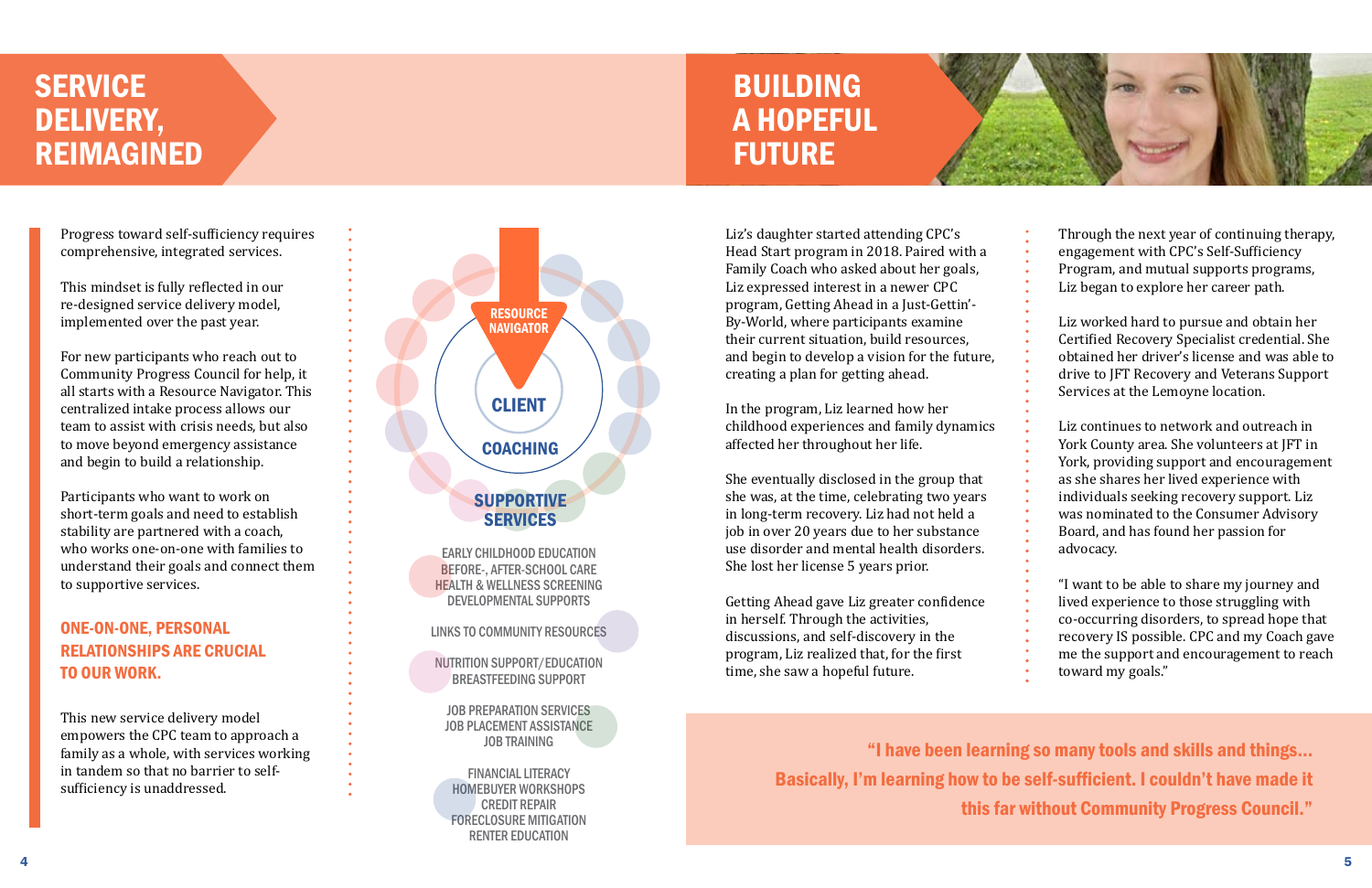# KEEPING FAMILIES HOUSED

As families in York County faced fewer hours at work, job loss, eviction or foreclosure due to the COVID-19 pandemic, Community Progress Council stepped up to meet changing community needs.

The CARES Rent Relief Program (RRP) served renters and landlords whose income was impacted by the pandemic, ensuring that families could remain in their homes. The Community Progress Council team served 448 households, distributing \$1.4 million in rent relief across York County.

York County's Emergency Rental Assistance Program (ERAP) launched in March 2021, providing additional support for rental and utility assistance. By the end of June, the ERAP team had already assisted 1,142 households with a total of \$6.9 million in support — and many more to come as the economic impact of the pandemic deepened.

families able to remain in their homes, thanks to RRP 448

families receiving support for 1,142

rent and utility payments through ERAP, as of June 30, 2021

distributed to support families through RRP and ERAP, as of June 30, 2021

\$8.3M

When Christine first moved to York from Puerto Rico, her first priority was her children – enrolling them in school at Hannah Penn K-8 in York City, connecting with the therapy they needed, and creating a home.

Through Community of Hope, the family resource center located within Hannah Penn, Community Progress Council connected Christine with a Resource Navigator who helped her access food, clothing, and computer services, all within the school.

From there, Christine connected to a Progress Coach who could support her as she worked toward greater stability for her family.

Christine's Coach worked with her oneon-one to create a path toward achieving this goal, starting with the Getting Ahead in a Just-Gettin'-By World program and Financial Literacy classes. Thanks to her hard work, Christine improved her credit score by nearly 100 points in just 10 short months!

Financial counseling, careful planning, and the support of her Coach helped

Christine begin saving for her down payment.

It had been difficult enough to find an apartment when Christine first arrived in York in August 2020, and she and her children spent some time staying with a friend, sharing one room with a mattress on the floor. But she never lost hope. Ultimately, after five months, she found a place of her own.

But the impacts of COVID continued. Her van broke down, and an unexpected surgery caused her to miss almost three weeks from her full-time job. Her Coach recommended she apply for the Emergency Rental Assistance Program, and Christine qualified. The rent relief helped her to stay in her apartment and keep her lights and heat on.

"I don't want to be at that moment that I can't pay my rent, thinking 'Where are my kids going to go?'"

Christine has always been a saver, she said. Because of the ERAP support she received, she has been able to stay in her apartment, keep her family safe, and keep working toward her goals. In fact, Christine says this summer, she's ready to start looking for a home of her own.

# SUPPORT FOR A BRIGHTER FUTURE

# CHRISTINE'S ULTIMATE GOAL? TO BUY HER OWN HOME.

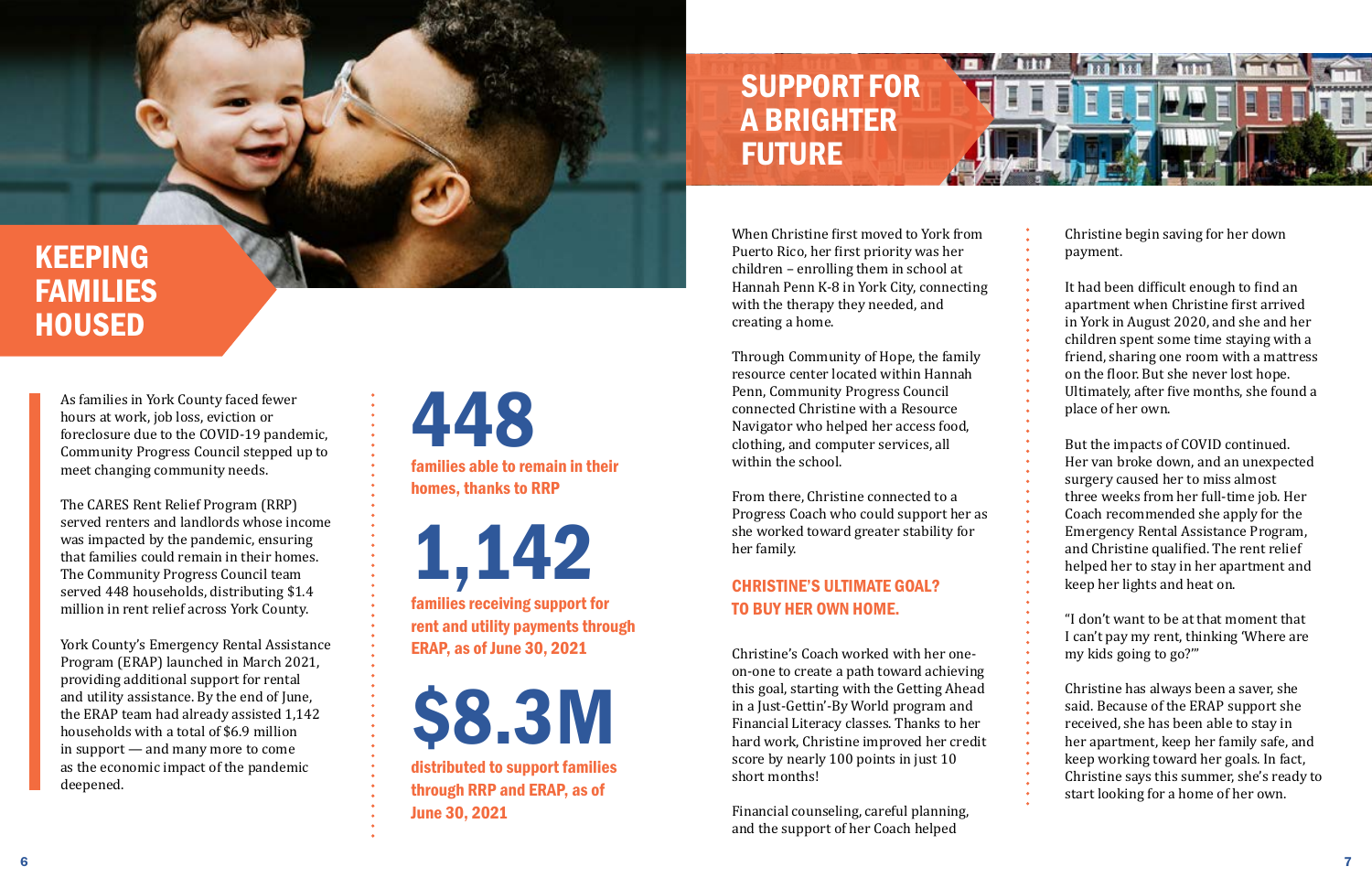# PREPARING FOR KINDERGARTEN

Progress is incremental, and every step counts! The numbers below represent children in Head Start and Early Head Start who met or exceeded standards in specific program areas throughout the year.

# of early childhood education families are working on a goal with 60%

# **PROGRESS WORTH CELEBRATING**



their Family Coach

families set up on Self-Suffiency scales to measure progress in eight key areas over time

# 503

increase in participation in Spanish-language Getting Ahead classes

# 300%

meals and snacks 63,563

provided to Head Start and Early Head Start students

# Head Start and Early Head Start students received hearing and vision screenings



437

### **Program Area**

| Social/Emotional  | 92% |
|-------------------|-----|
| Physical          | 92% |
| Language/Literacy | 84% |
| Cognitive         | 89% |
| Math              | 85% |

# HEALTH AND NUTRITION

As part of Community Progress Council's Head Start and Early Head Start programs, students are provided nutritional support and health screenings to ensure that children are growing physically, as well as intellectually and emotionally.

of children enrolled in Head Start and Early Head Start below the federal poverty rate

# 76%

children and pregnant mothers served through Head Start and Early Head Start

437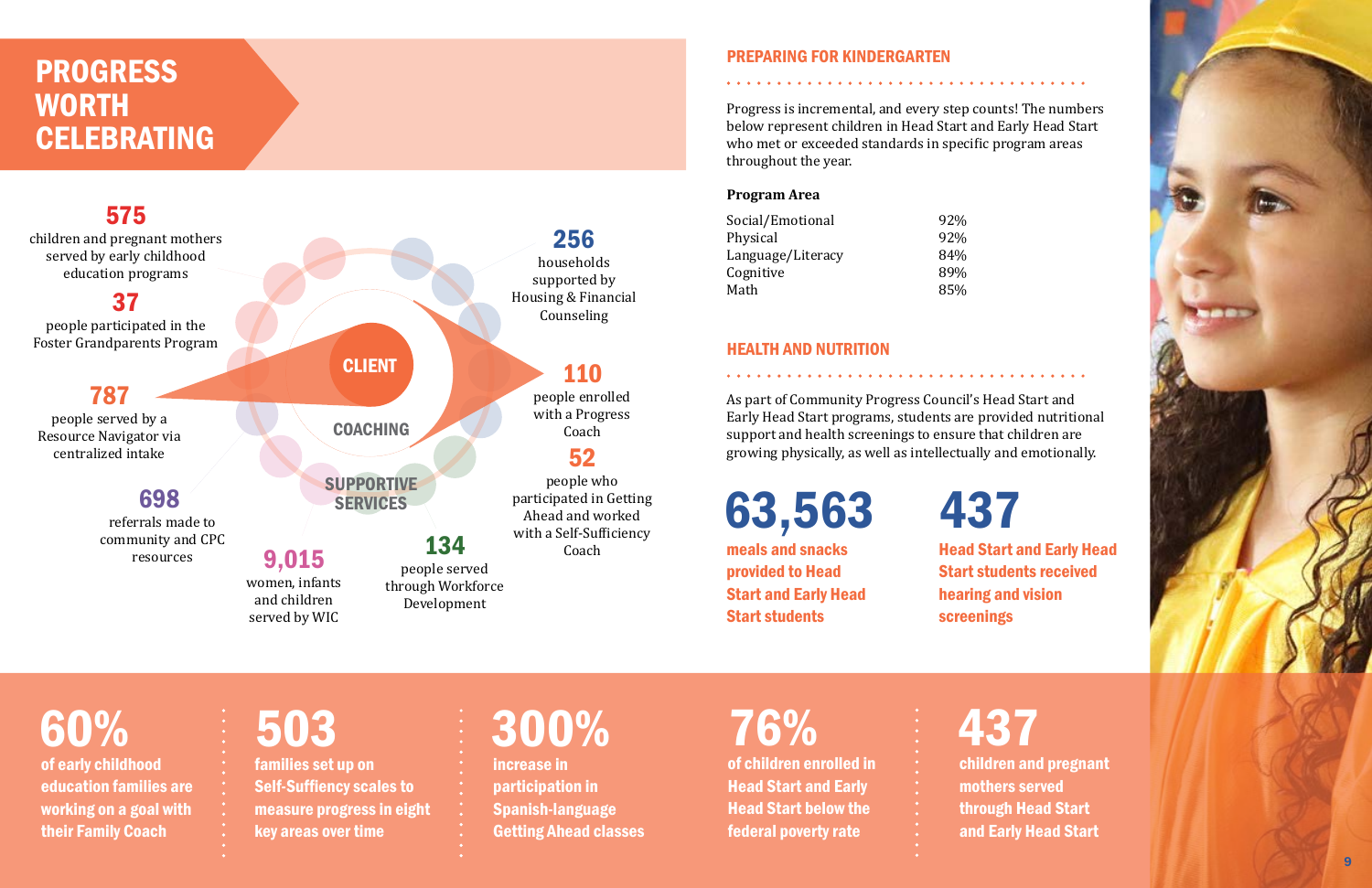### SENIOR LEADERSHIP

**Robin Rohrbaugh** President and Chief Executive Officer

. . . . . . . . . . . . . . . . . .

**Greg Lindemuth** Chief Financial Officer

**Ruth Robbins** Chief Program Officer

**Karen Stone** Director of Outcomes and Assessment

**Carolyn Lerew** Organizational Development Director

**Carl Whitehill** Director of Marketing and Communications

### OUR PROGRAMS

. . . . . . . . . . . . . . . .

Early Childhood Education Early Head Start Head Start of York County Foster Grandparent Program Pre-K Counts

Housing & Financial Counseling

Self-Sufficiency Program

Women, Infants, and Children (WIC)

Workforce Development

York City Community of Hope

*Read more about each of our programs at www.yorkcpc.org.*

### CLASS A: LOW-INCOME REPRESENTATIVES

**Thais Carrero,** PA State Director, CASA/CASA in Action

. . . . . . . . . . . . . . . . . .

**LaJuan Mountain** VP, Dental Services, Family First Health

**Christy Renjilian** Executive Director, Child Care Consultants

The mandate of community action provides for a board of directors that is composed of community leaders and is equally drawn from three populations: one-third members representing the low-income community, one-third elected officials or their representatives, and one-third from the private sector.



### CLASS B: ELECTED OFFICIALS REPRESENTATIVES

**Kris Pollick** Executive Director, Catholic Harvest Food Pantry

**Lulu Thomas (Secretary)** Director of Pupil Personnel Services School District of the City of York

**Cathy Weyant** Policy Council Chairperson, Head Start of York County

**Michael Black** Chief Sales Officer, DOCEO Office Solutions, representing the Mayor's Office of the City of York

**Kathy Brickner (Vice-Chair)** Executive Director Business Affairs, HACC, representing 47th Legislative District

**Mike Buckingham (Treasurer)** Representative of York City Council

. . . . . . . . . . . . . . . . . .

**Vickie Chronister** Director of Operations, Traditions Bank, representing York County Commissioners

### **Allison Meckley**

Executive and Governance Assistant, Pennsylvania Medical Society, representing the York County Board of Commissioners

### CLASS C: COMMUNITY REPRESENTATIVES

**Joseph Iandolo** VP, Operations, UPMC Pinnacle Memorial

**Steven Koehler, Esq. (Chair)** Attorney, Stock & Leader

. . . . . . . . . . . . . . . . . .

**Leslie Owens (Member-at-Large)** Community Representative

**Samm Smeltzer** Chief Executive Office and Creative Director, Leadership Arts Associates

**Erica Townes** Associate Attorney, Barley Snyder

**Tyler Schnetzka** Senior Associate, Rotz & Stonesifer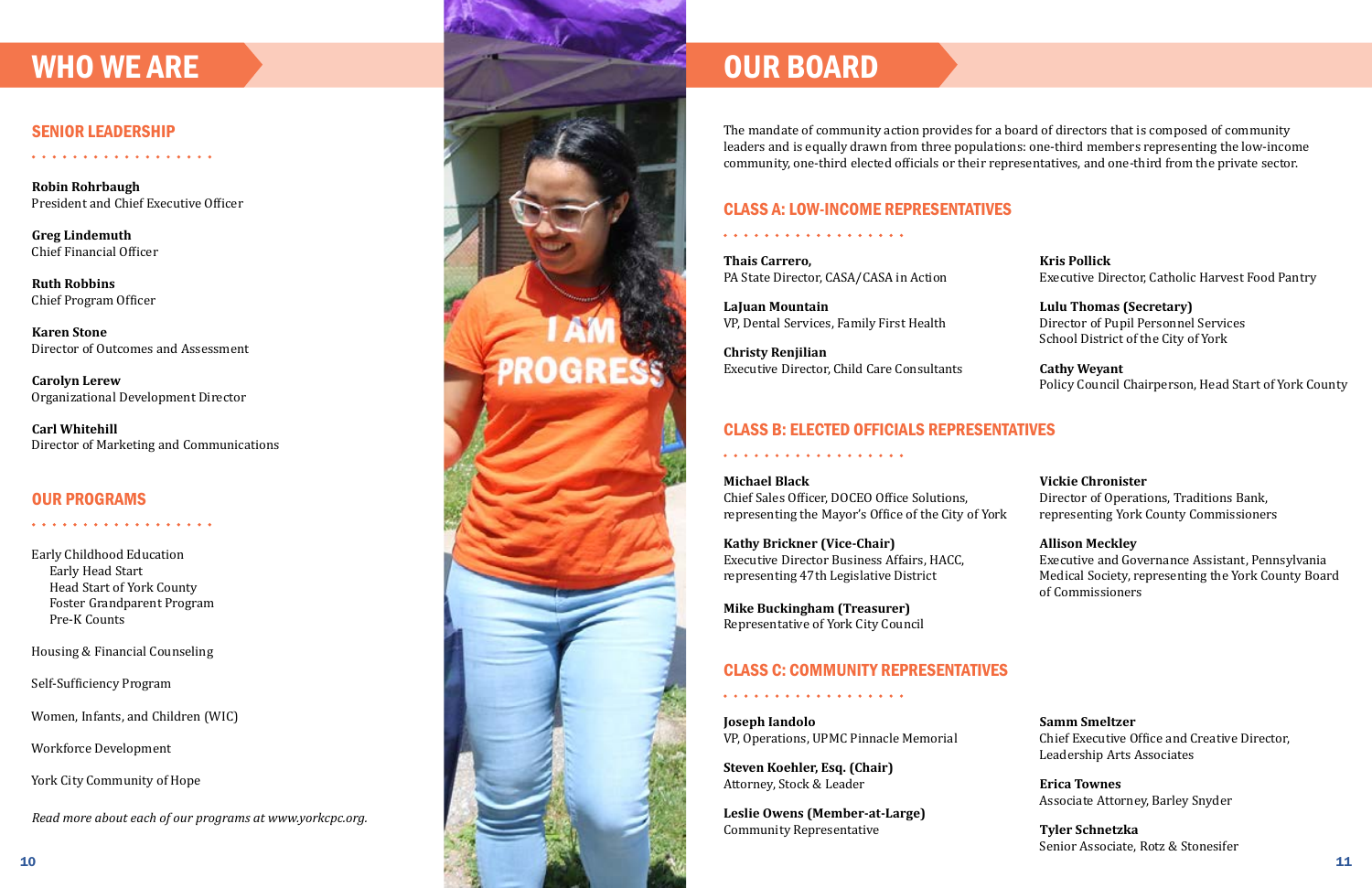# ORGANIZATIONAL FINANCIALS

TOTAL \$5,373,050

\*With and without restrictions

IN NET ASSETS, 2017-2021

| \$2,000,000 |
|-------------|
| \$1,500,000 |
| \$1,000,000 |
| \$500,000   |

| <b>CHANGE</b>             | \$2,000,000 |             |             | 2019        | 2020        | 2021        |  |
|---------------------------|-------------|-------------|-------------|-------------|-------------|-------------|--|
| <b>ASSETS,</b><br>17-2021 | \$1,500,000 | 2017        | 2018        |             |             |             |  |
|                           | \$1,000,000 |             |             | \$1,581,551 | \$1,654,802 | \$1,852,568 |  |
|                           | \$500,000   | \$1,125,482 | \$1,268,259 |             |             |             |  |
|                           |             |             |             |             |             |             |  |

| <b>SUPPORT &amp; REVENUE</b> | 2021         | 2020         |
|------------------------------|--------------|--------------|
| Grant & Contract Revenue     | \$20,985,064 | \$11,969,295 |
| Contributions <sup>*</sup>   | \$111,973    | \$179,883    |
| Other Income                 | \$26,612     | \$72,803     |
| In-Kind Contributions        | \$290,923    | \$289,757    |
| <b>TOTAL</b>                 | \$21,414,572 | \$12,511,738 |

| <b>FUNCTIONAL EXPENSES</b>                         | 2021         | 2020         |
|----------------------------------------------------|--------------|--------------|
| <b>Program Services</b>                            | \$19,901,254 | \$10,998,848 |
| <b>Supporting Services</b><br>Management / General | \$1,315,552  | \$1,439,639  |
| <b>TOTAL</b>                                       | \$21,216,806 | \$12,438,487 |
| <b>NET ASSETS</b>                                  | 2021         | 2020         |
| Beginning                                          | \$1,654,802  | \$1,581,551  |
| Change                                             | \$197,766    | \$73,251     |
| Ending                                             | \$1,852,568  | \$1,654,802  |

| <b>ASSETS</b>                       | 2021        | 2020        |
|-------------------------------------|-------------|-------------|
| <b>Accounts Receivable</b>          | \$1,263,998 | \$1,358,892 |
| Cash                                | \$3,405,647 | \$200,604   |
| Property & Equipment                | \$503,306   | \$585,723   |
| <b>Pre-Paid Expenses</b>            | \$34,399    | \$19,952    |
| Promises to Give                    | \$165,700   | \$210,000   |
| <b>TOTAL</b>                        | \$5,373,050 | \$2,375,171 |
| <b>LIABILITIES &amp; NET ASSETS</b> | 2021        | 2020        |
| <b>Net Assets</b>                   | \$1,852,568 | \$1,654,802 |
| <b>Accounts Payable</b>             | \$386,582   | \$298,104   |
| Payroll Taxes & Witholdings         | \$156,407   | \$131,011   |
| Refundable Advances                 | \$2,977,493 | \$66,254    |
| Note Payable / Lines of Credit      |             | \$225,000   |

# HEAD START & EARLY HEAD START FINANCIALS

### 2,630,412 1,115,886 \$20,282 \$80,125 4,450,756 \$111,337 59% 25% 0% 2% 100% 3% \$944,623 \$406,145 \$19,733 \$37,256 \$1,685,200 \$33,993 56% 24% 1% 2% 100% 2% **EARLY HEAD START EARLY HEAD START**<br>
HEAD START EARLY HEAD START<br>
1313 20%<br>
139 6% \$87,881 5%<br>
146 100% \$1,685,200 100%<br>
HEAD START EARLY HEAD START<br>
12 59% \$944,623 56%<br>
282 0% \$106,145 24%<br>
125 2% \$406,145 24%<br>
125 2% \$4 \$380,489 \$45,650 \$66,575 9% 1% 1% \$209,150 \$21,800 \$12,500 12% 1% 1%

\$2,375,171

# EXPENSES

### FUNDING

# BUDGET

| Personnel                       |  |
|---------------------------------|--|
| <b>Fringe Benefits</b>          |  |
| <b>Travel</b>                   |  |
| <b>Supplies</b>                 |  |
| <b>Professional Development</b> |  |
| <b>Operations</b>               |  |
| <b>Transportation</b>           |  |
| <b>Parent Support</b>           |  |
|                                 |  |

### HEAD START

| <b>Federal Funding</b> | \$4,089,567    | 69%   | \$1,597,319 | 95%   |
|------------------------|----------------|-------|-------------|-------|
| <b>State Funding</b>   | \$1,202,513    | 20%   |             |       |
| CACFP                  | \$169,904.16   | 3%    |             |       |
| $\blacksquare$ LIU     | \$120,223      | $2\%$ |             |       |
| COVID-19 Funds         | \$361,189      | $6\%$ | \$87,881    | $5\%$ |
| <b>TOTAL</b>           | \$5,943,396.16 | 100%  | \$1,685,200 | 100%  |

# EARLY HEAD START

# HEAD START EARLY HEAD START

| Personnel                | \$2,084,968.40 | 53%   | \$784,606.71   | 55%   |
|--------------------------|----------------|-------|----------------|-------|
| <b>Fringe Benefits</b>   | \$913,791.89   | 23%   | \$291,792.64   | 20%   |
| Travel                   | \$2,847.43     | $0\%$ | \$1,129.28     | $0\%$ |
| <b>Supplies</b>          | \$376,154.53   | 10%   | \$88,799.34    | 6%    |
| Professional Development | \$48,161.01    | $1\%$ | \$27,897.82    | 2%    |
| <b>Operations</b>        | \$437,010.77   | 11%   | \$196,665.31   | 14%   |
| Transportation           | \$33,827.38    | $1\%$ | \$23,683.32    | 2%    |
| Parent Support           | \$41,960.64    | $1\%$ | \$17,574.05    | $1\%$ |
| <b>TOTAL</b>             | \$3,938,722.05 | 100%  | \$1,432,148.47 | 100%  |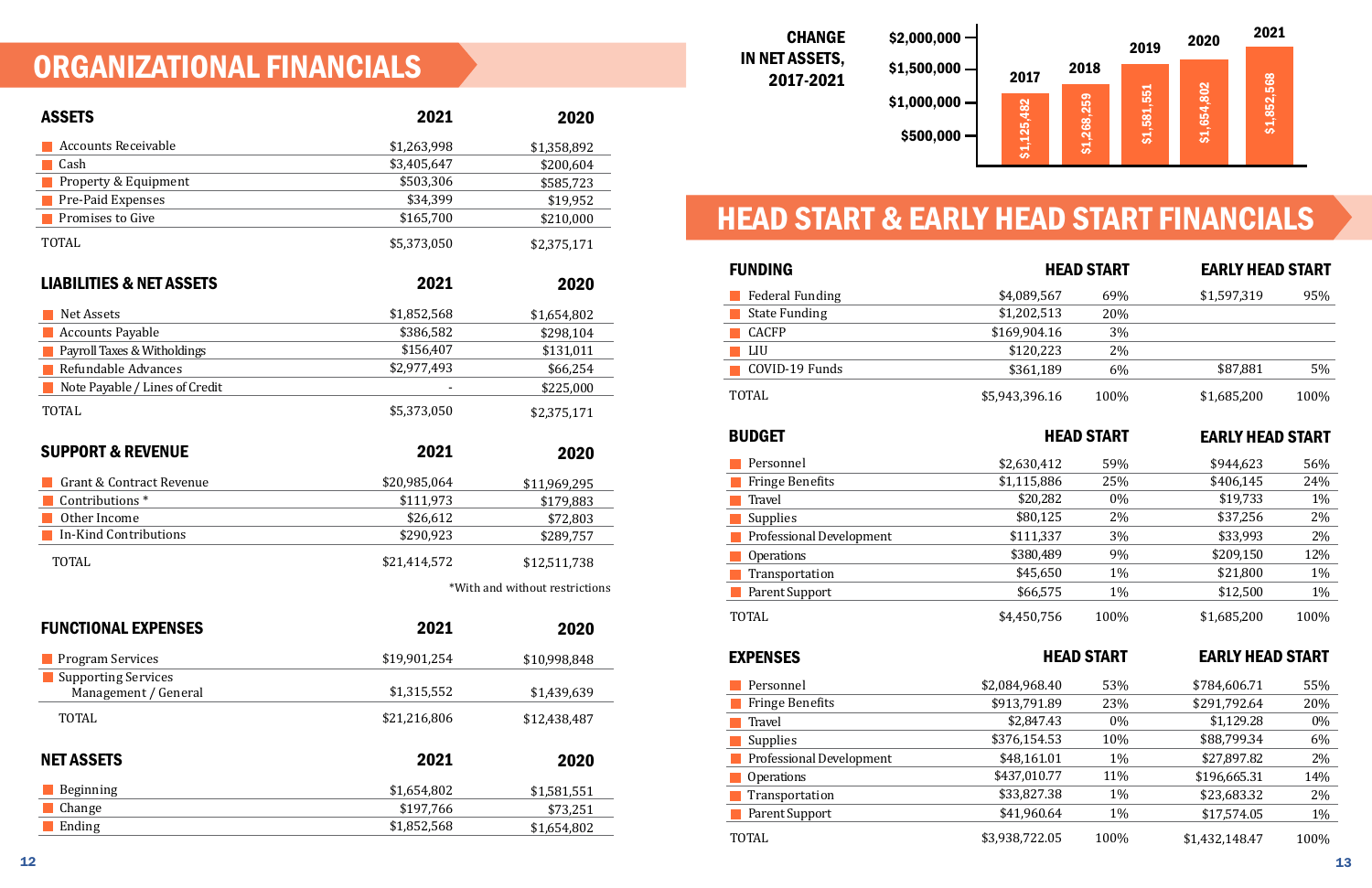# YOU can support Progress!

# WORKING TOGETHER FOR GREATER OUTCOMES

# **CORPORATE** SUPPORT FOR EITC

Community Progress Council thanks the following for their generous support of our work:

- PA Housing & Finance Agency
- Corporation for National and Community Service
- PA Dept. of Community and Economic Development
- PA Dept. of Education
- PA Dept. of Health
- PA Dept. of Human Services
- School District of the City of York
- U.S. Department of Health and Human Services
- U.S. Department of Housing and Urban Development

Community Progress Council is eligible to receive Educational Improvement Tax Credits (EITC), as a qualified Pre-Kindergarten Scholarship Organization. Businesses and corporations of all sizes can delegate money to CPC as an alternative to the tax liability they have with the Commonwealth of Pennsylvania.

EITC supports CPC's Wrap-Around Child Care Program, which helps extend the work day for parents whose children are enrolled in the agency's Head Start and Pre-K Counts programs.

For more information on how to support CPC through EITC, call 717-846-4600, ext. 284, or email rrohrbaugh@yorkcpc.org.

# PARTNERS IN PROGRESS

**Community Progress Council is proud to have the opportunity to help our neighbors in need. But, the funding we receive through federal and state grants does not always allow us to support people throughout their self-sufficiency journeys. Your donations are critical to create more opportunities for self-sufficiency right here in York County.**

H. Mi Susan P. Byrnes  $12th$ Democratic Club Rhonda Dixon Terri Edmonds

**Your gift to Community Progress Council truly makes a difference in the lives of our neighbors, providing them with the necessary resources to get back on their feet.** 

**We can't do this work without you. Make a donation online at www.yorkcpc.org/donate-now, or mail a check to Community Progress Council, 226 E. College Ave., York, PA 17403.**

Community Progress Council is also supported by the generosity of hundreds of individuals and businesses through Give Local York, United Way's annual campaign, and private donations. See our Partners in Progress on the opposite page.



**United Way of York County Partner Agency** 

### PROGRESS CHAMPIONS (\$10,000+)

### PROGRESS ADVOCATES (\$1,000+)

Adams County Community Foundation Chandra & Lou Appell Glatfelter Insurance Joseph Iandolo Matt Luchansky Matt Luttrell

William Morgan Harold Myers Jr. Rita & Roger Naugle Joni & Doug Norton Philadelphia Insurance Companies Bob Pullo

Rice Family Foundation Ruth Robbins Robin Rohrbaugh Ray Schievert Mary Singletary The Stone Family Anthony Trago

Chantel Tremitiere UPMC For You Lindsay & Mihai Veres Richard & Carol Wagman Wagman Community Fund of YCCF Nan Workinger

### PROGRESS SUPPORTERS (\$500+)

| ichael Buckingham<br>Susan P. Byrnes<br>Ward Independent<br>Jemocratic Club |  |
|-----------------------------------------------------------------------------|--|
| Rhonda Dixon<br>Terri Edmonds<br>John Eyster                                |  |

Stanley Ford Janice Herrold Joshua Jackson Steve Koehler Carolyn Lerew Gregory & Ruth Lindemuth

Chris Markey Allison Meckley Mike Miranda Joe Nardo Henry Nixon Noel Pagan

14 15 Karl Emerson Fiona Eyster Marvin Ferguson Millie Fischer Robin Fuller Danelle Gibson Lisa Glezer Wade Glosser Roy Gochenour Nathan Good Debra Goodling-Kime Luanne Gould Caribe's Grocery Michael Hady Megan Hake Erin Hampton Healthy York County Coalition Michael Helfrich Matthew Hershey Carly Hess Todd Hummel Gertha Jones Jessica Kaminsky Troy Kearse Jennifer Kohler

Ronda & Phil Pinton Samantha Smeltzer Roger Stoner Sweet Charities Inc. Wanda Turner Jerry Watson

### FRIENDS OF PROGRESS (\$100+)

Mandy Arnold John Bailey Deborah Bailey Bruce K Bauman Eric Beaverson Jennifer Beaverson Benjamin Roberts Ltd. Scott Birckhead Michael Black Tiena Blouse Ralph Brandt Kathleen Brickner Peter Brubaker Vickie Chronister Mauricio Conde Samantha Cook Joshua Crimmel Bobbi Anne Deleo Eric Dennis Michael Dixon Davina Dorn Natalie & Ryan Dragan Marquita Driskell Sue DuMars Calogero Elia

Jamie Koller Amber Kuhn Patricia Kurz Stacy LaFrance Stephanie Landsman Lorraine Lawson Kelly & Jim Leese Alison Loucks Kevin Lynch Brett Marcy Suzanne & Vance McConkey Douglas McCracken Ben & Erin McGlaughlin Tom McKee Lisa McPherson Caitlin Mento Glenn Miller Brenda Miller Caroline Miller Danielle Miller Jadira Morales Kelly Morrison Joan Mummert Megan Murden Deborah Myers

Blanda Nace Bradley Neiderer Christine Nentwig Regina Newton Angela & Reijo Nikkanen Carl Noel North York Borough Luisa Olivo-Wolf Rachel & Chewy Ostrander Shannon Palmer Kathleen Phillips Kris Pollick Yorktown Pools & Spas Christy Renjilian Paul & Marlene Rickert Cynthia Rinehart Lissuannette Rivera John Robbins Christie Robins Chris Robinson Mark & Maria Royce Shannon Schwantes Caitlin Shaffer Debra Simon Penny Sims

Dawn Spangler Julie St Pierre James Startzel Gina Steffee Stephen Stetler Brenda Stetler Debora Stram Margaret Swartz Amanda Sweeney Sean Turner Christine Valentin Christian & Carol Wagman Elizabeth Waite Mary Wallace Heather Watson Carl & Kimberly Whitehill Jennifer Wilson Jack Wolf William & Kimberly Yanavitch York Revolution Ronald Zeager

*\* Every effort has been made to include contributions as of Aug. 31, 2021. Contact Sue DuMars at 717-846-4600, ext. 295 with concerns.*

Carol D. Wagman Fund The Donley Foundation

PNC Bank Powder Mill Foundation

Santander Bank United Way of York County York County Community Foundation York Water Company

Community Progress Council relies on community support to continue our mission every day. This work couldn't happen without you, the individuals, foundations and businesses who have generously supported CPC in the past year.